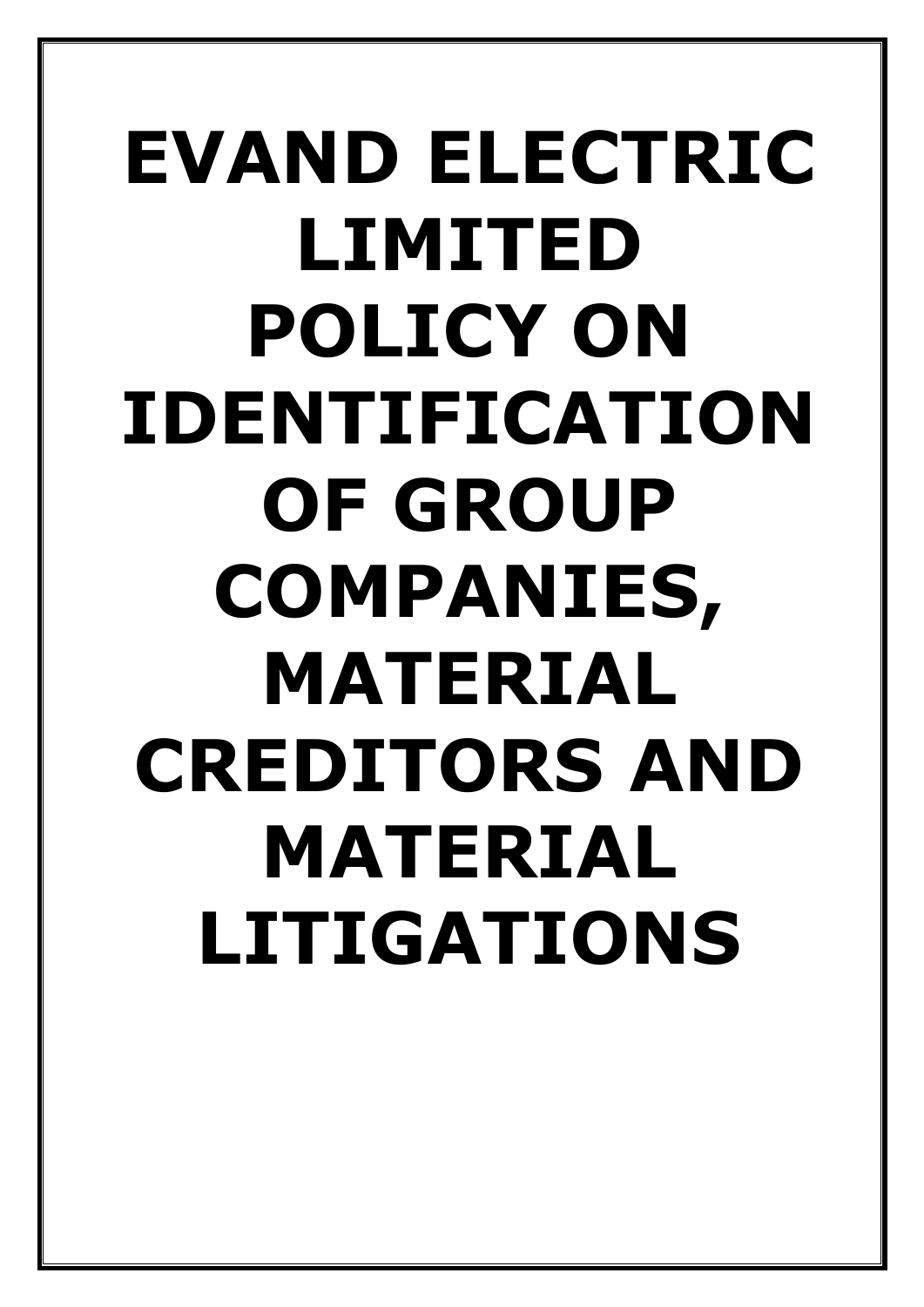# **EVANS ELECTRIC LIMITED\_\_\_\_\_\_\_\_\_\_\_\_\_\_\_\_\_\_\_\_\_\_\_\_\_\_\_\_\_\_\_\_\_\_\_\_\_\_\_\_\_\_\_\_\_\_\_\_\_**

# **A. INTRODUCTION**

The Securities and Exchange Board of India (Issue of Capital and Disclosure Requirements) Regulations, 2018 specifies the requirement for determination and disclosure of (i) Group Companies (ii) material litigation involving the issuer company, its directors, its subsidiaries (if any), its promoters and its group companies; and (iii) material outstanding dues to creditors

# **B. OBJECTIVE**

In view of the Securities and Exchange Board of India (Issue of Capital and Disclosure Requirements) Regulations, 2018, the Board of Directors ("**Board**") of Evans Electric Limited ("**Company**") has adopted this policy and procedures for determination of: (i) Companies which are considered to be material as a group company of the Company within the meaning of 'Group Company' defined under the SEBI Regulations;

- (ii) Material creditors; and
- (iii) Material litigation.

This policy shall be called the '**Evans Electric Limited Policy on Identification of Group Companies, Material Creditors and Material Litigations**' ("**Policy**").

The Policy shall be come into effect from the date of its approval by the Board i.e from 14.03.2019.

#### **C. INTERPRETATION**

In this Policy, unless the context otherwise requires:

- 1. words denoting the singular shall include the plural and vice versa.
- 2. references to the words "include" or "including" shall be construed without limitation.

# **D. POLICY PERTAINING TO THE IDENTIFICATION OF GROUP COMPANIES, MATERIAL CREDITORS AND MATERIAL LITIGATIONS**

The policy with respect to the identification of the group companies of the Company, material creditors and material litigation shall be as follows:

#### **Identification of the Group Companies**

The Company is required to disclose certain matters in relation to its "*group companies*" in the Draft Prospectus / Prospectus. The SEBI Regulations define "group companies" as:

"*The words "group companies", wherever they occur, shall include such companies as covered under applicable accounting standards and also other companies as considered material by the board of the issuer.*"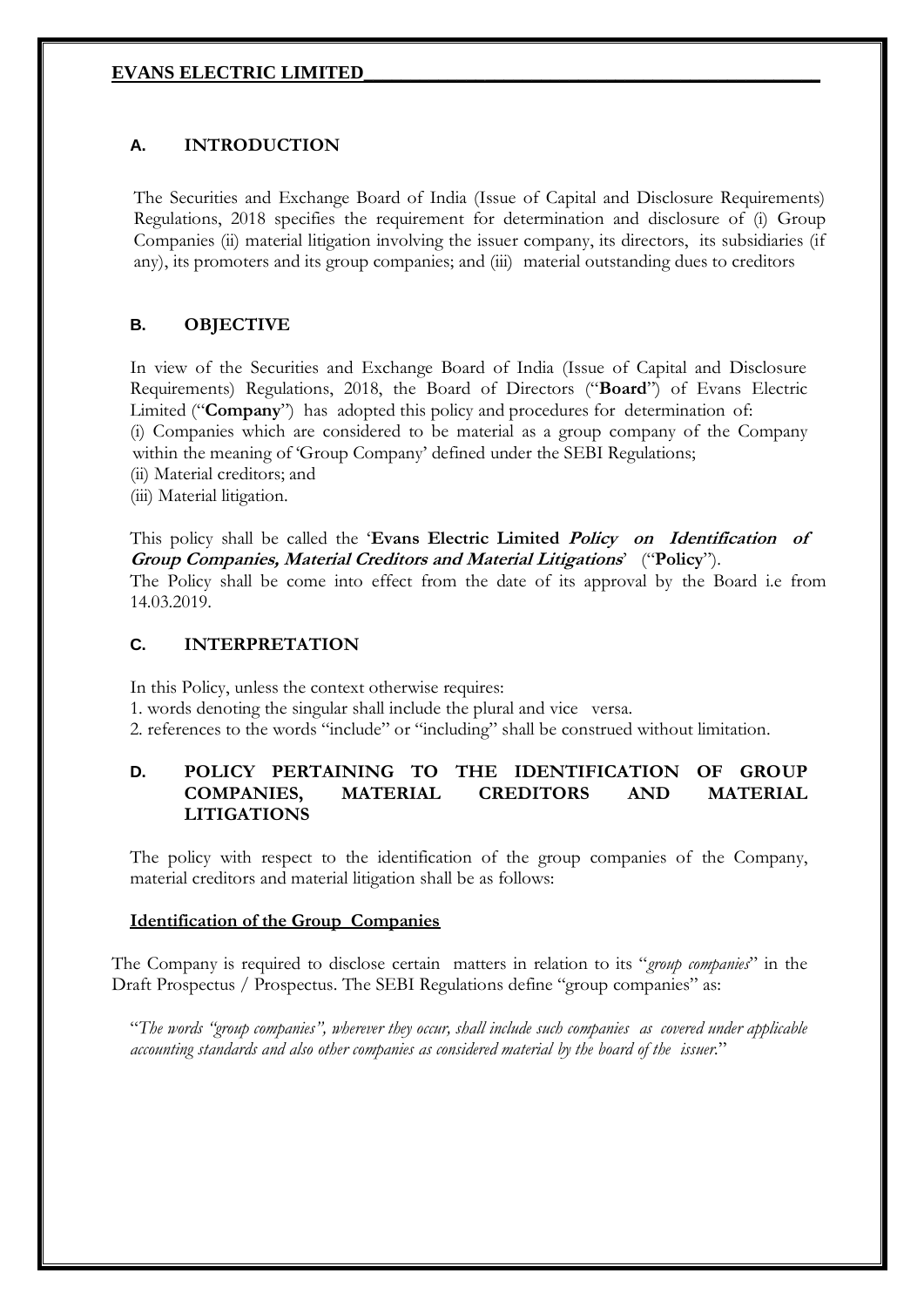# **EVANS ELECTRIC LIMITED\_\_\_\_\_\_\_\_\_\_\_\_\_\_\_\_\_\_\_\_\_\_\_\_\_\_\_\_\_\_\_\_\_\_\_\_\_\_\_\_\_\_\_\_\_\_\_\_\_**

In the opinion of the Board of the Company, "*group companies*" and "*Related Parties*" shall be companies/entities as defined under the applicable Accounting Standards (being Accounting Standard -18) and also other companies considered material by the Board of Directors of the Company.

# **Identification of Material Creditors**

The Company is required to disclose in the Draft Prospectus / Prospectus, the details of the outstanding dues to creditors: (i) based on the policy on materiality of our Board, complete disclosure for such creditors; and (ii) consolidated information on outstanding dues to small scale undertakings and other creditors, separately giving details of number of cases and amount involved. Additionally, our Company is required to provide complete details about outstanding dues to creditors as per (i) and (ii) above on the webpage of our Company with a web link thereto in the Draft Prospectus / Prospectus.

(a) For identification of material creditors, any creditor of the Company shall be considered to be material, if the amount due to any one of them exceeds five per cent (5.00%) of trade payables as per the restated financial statements, for the last full fiscal.

# **Identification of Material Litigation**

Our Company is required to disclose in the Draft Prospectus / Prospectus all outstanding: (i) criminal proceedings; (ii) actions by statutory or regulatory authorities; (iii) taxation matters (indirect and direct taxes); and (iv) other pending material litigation, involving our Company, our directors, our promoters and our group companies.

1. For the purposes of determining outstanding material litigation(s) involving our Company in (iv) above, our Board noted that the profit after tax of our Company as per the restated financial statements, for the last full fiscal.

Our Board believes that one per cent (1.00%) of the profit after tax as per the restated financial statement, for the last full fiscal, is the appropriate threshold for determining material litigation and has identified as material litigation matters on the following parameters:

For outstanding litigation which may, or may, not have any impact on the future revenues of our Company:

- (a) where the aggregate amount involved in such individual litigation exceeds one per cent (1.00%) of the profit after tax as per the Restated financial statements, for the last full fiscal,
- (b) where the decision in one case is likely to affect the decision in similar cases, even though the amount involved in an individual litigation may not exceed one per cent (1.00%) of the profit after tax and amount involved in all of such cases taken together exceeds five per cent (1.00%) of the profit after tax as per the Restated financial statements, for the last full fiscal, and outstanding litigation which may not meet the parameters set out in (a) or (b) above, but if such litigation has an adverse outcome, it would materially and adversely affect the operations or financial position of our Company.